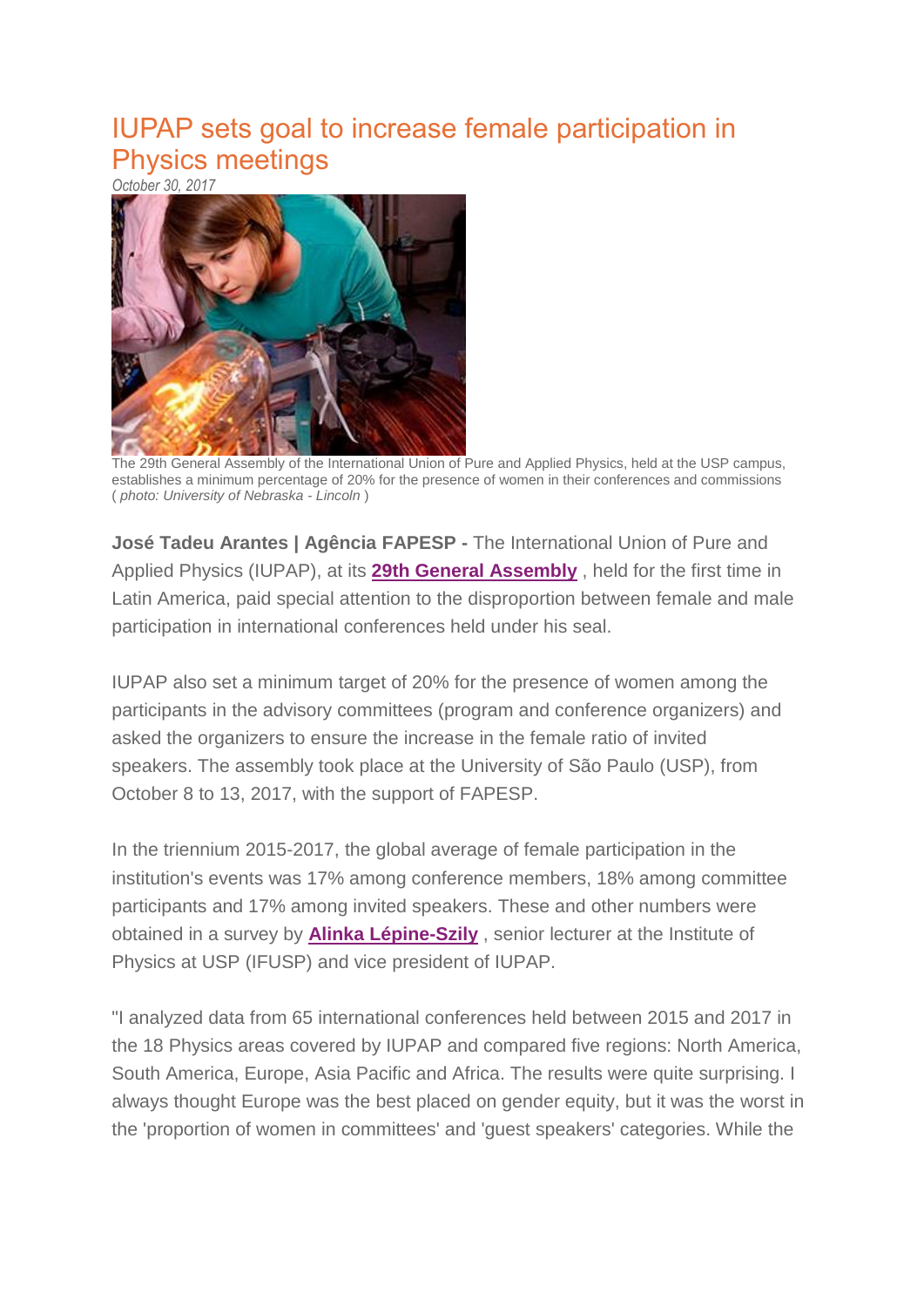numbers in South America were above 22%, European percentages were in the range of 13%, 15% and 17%, "Lépine-Szily told **FAPESP**.

Over the three years, there were 31 IUPAP-sponsored conferences in Europe and 34 in the rest of the world. That is, the number of European conferences was almost equal to that of all the other regions together. What pressed the percentages of Europe down were relatively small conferences with about 100 participants, in which there were no women in the committees and very few among the participants and speakers.

"It was as if IUPAP sponsored club meetings. I do not believe that this corresponds to the real situation, to the number of women working in Physics. For this reason, the 29th General Assembly established, as a recommendation for all affiliated national institutions, that the 20% target be achieved. And it has been defined, as the hardest rule, that meetings with female participation of less than 10% are not accepted. The organizers will have a deadline of a few weeks to make the correct corrections, "said Lepine-Szily.

So far, reference research on gender imbalance in the physics community has been the global survey conducted in 2011 by Rachel Ivie and Casey Langer Tesfaye of the American Institute of Physics's Center for Statistical Research (AIP) published in February 2012 in *Physics Today* , entitled *Women in [Physics:](http://physicstoday.scitation.org/doi/10.1063/PT.3.1439) a tale of limits* . The survey questionnaire, available in eight languages, was answered by 14,932 physicists, men and women, from 130 countries. And among its results, the most expressive of inequality was the one related to the impact exerted on the trajectory of young physicists by the birth of children.

In the least developed countries, 65% of women and 20% of men had significant outages or interruptions in schooling due to the birth of their children during the doctoral period. In highly developed countries, the percentages were 55% for women and 15% for men.

Since 2011, much has changed. Therefore, a new research, entitled "Gender Gap in Science", is being designed within the framework of the International Council for Science (ICSU), which brings together national and international entities dedicated to various scientific activities, among them IUPAP.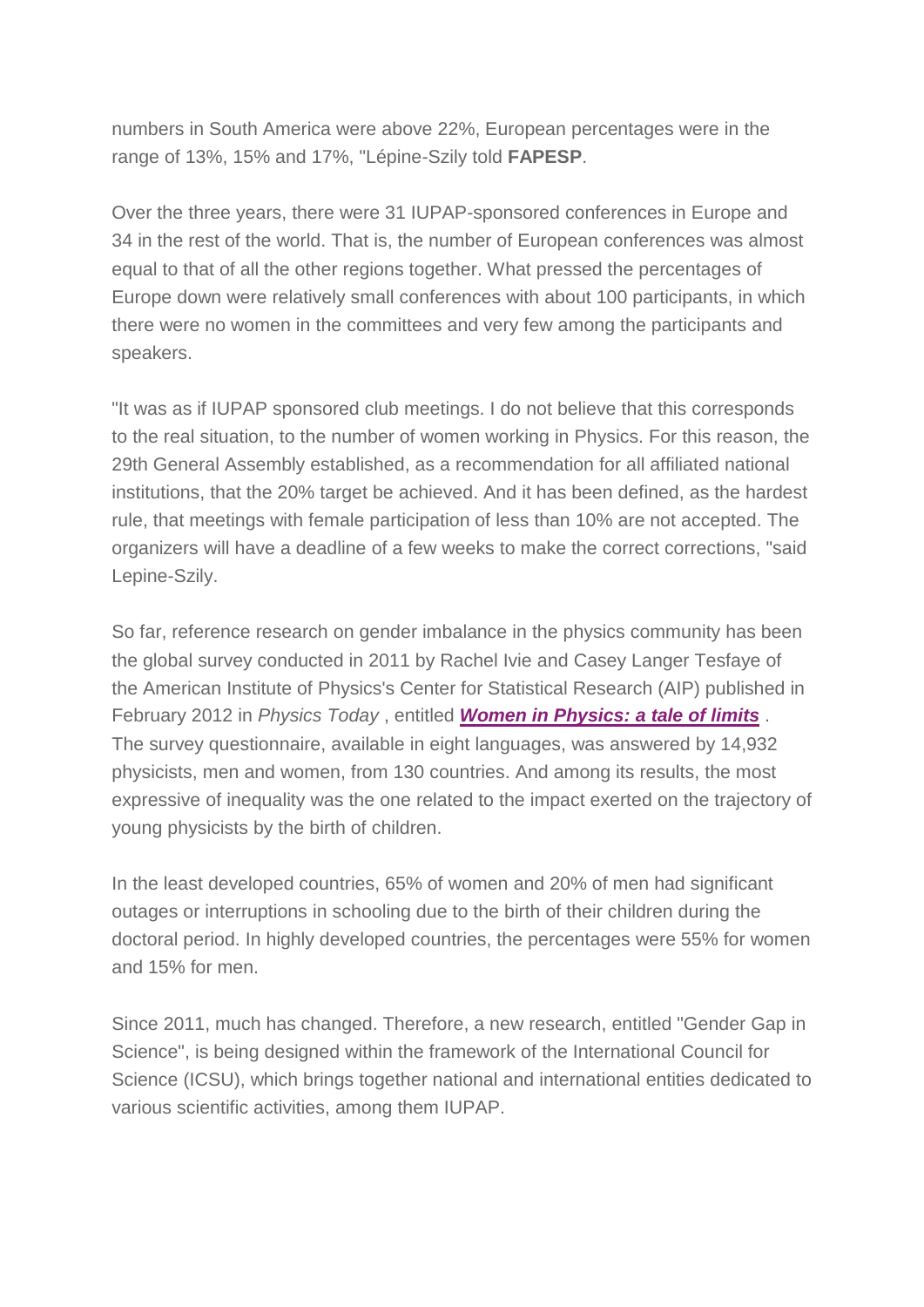The survey aims to reach 45,000 scientists, men and women, from more than 130 countries, using at least 10 languages. And it will also make an exhaustive survey of the material published by more than 500 thousand scientists, since 1970.

Igle Gledhill, a professor at the School of Mechanical, Industrial and Aeronautical Engineering at the University of the Witwatersrand in South Africa, is the IUPAP representative on the initiative. Former chair of the South African Institute of Physics, Gledhill currently chairs IUPAP's Working Group 5, which focuses on women's participation in Physics.

"We are holding workshops in various regions of the world to define the questions that should be included in the new questionnaire," he told **FAPESP** . "It is very important to base our actions on evidence. We need to act in a logical way so that we can formulate the best recommendations. Inclusion is the fundamental principle. Men can not be excluded. Instead, they need to be considered an integral part of the change to be achieved. "

According to Gledhill, the research should detect contrasts and similarities, considering the different regions and cultures, the distinction between more and less developed countries and the different disciplines sheltered under the umbrella of science.

"The initiative will be attended by the regional offices of ICSU and also by UNESCO [United Nations Educational, Scientific and Cultural Organization]. We hope the research will be consistent with the 2011 survey and, at the same time, incorporate the recent social-political changes and detect the main trends, "he said. **Nobel Prizes and the new challenges in Physics**

With the participation of two winners of the Nobel Prize in Physics - William Phillips (1997) and David Wineland (2012) - a workshop was held, together with the 29th General Assembly of IUPAP, entitled "New Challenges in Pure and Applied Physics "(" New Challenges in Pure and Applied Physics ").

According to the Australian physicist Bruce McKellar, president of IUPAP, the choice of such a generic topic was the form found to integrate the different commissions of the association, working in the most diverse areas of Physics. "The presidents of IUPAP's 18 commissions, covering all modern areas of physics, were present at the